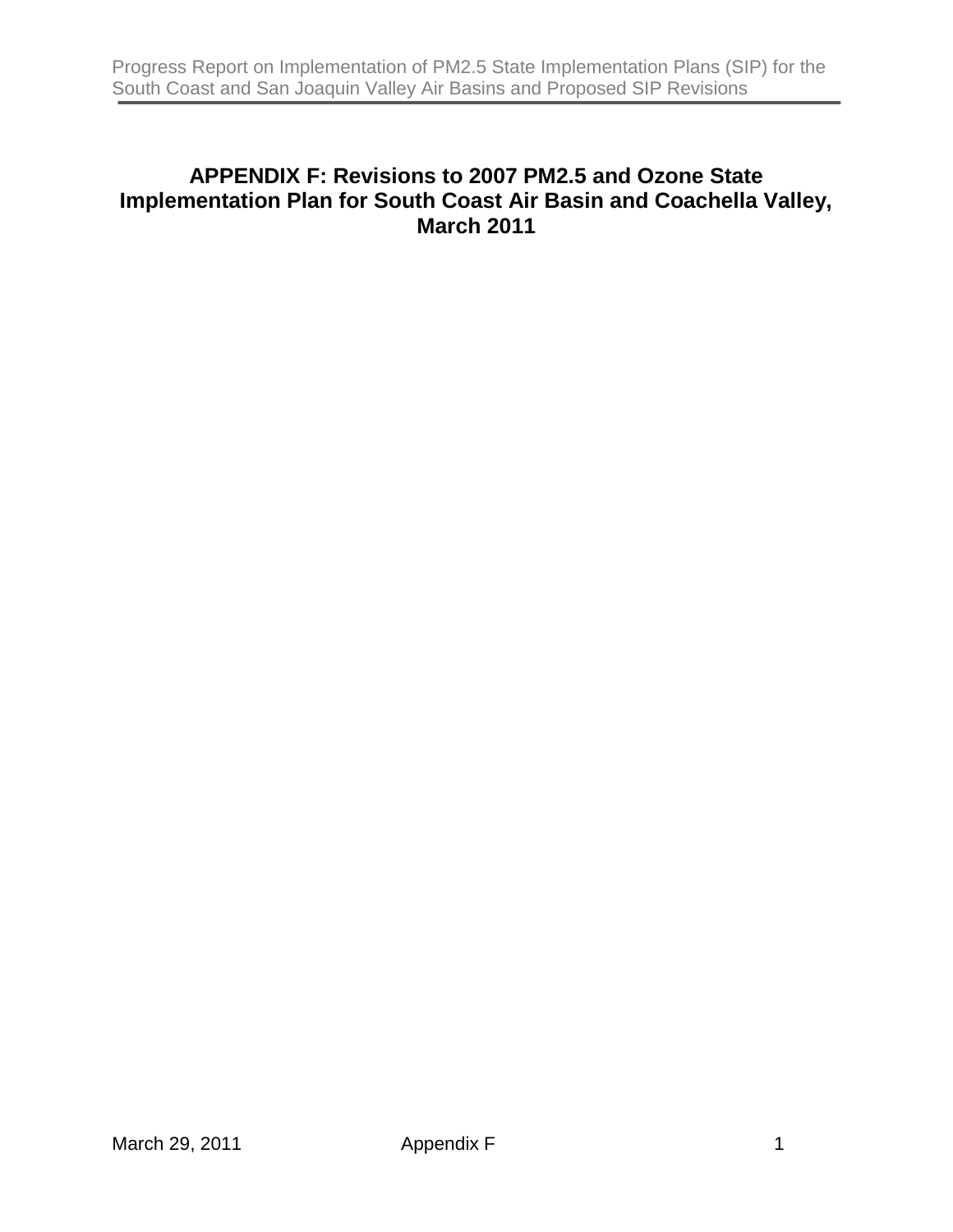## **March 2011**

 $\mathbf{1}$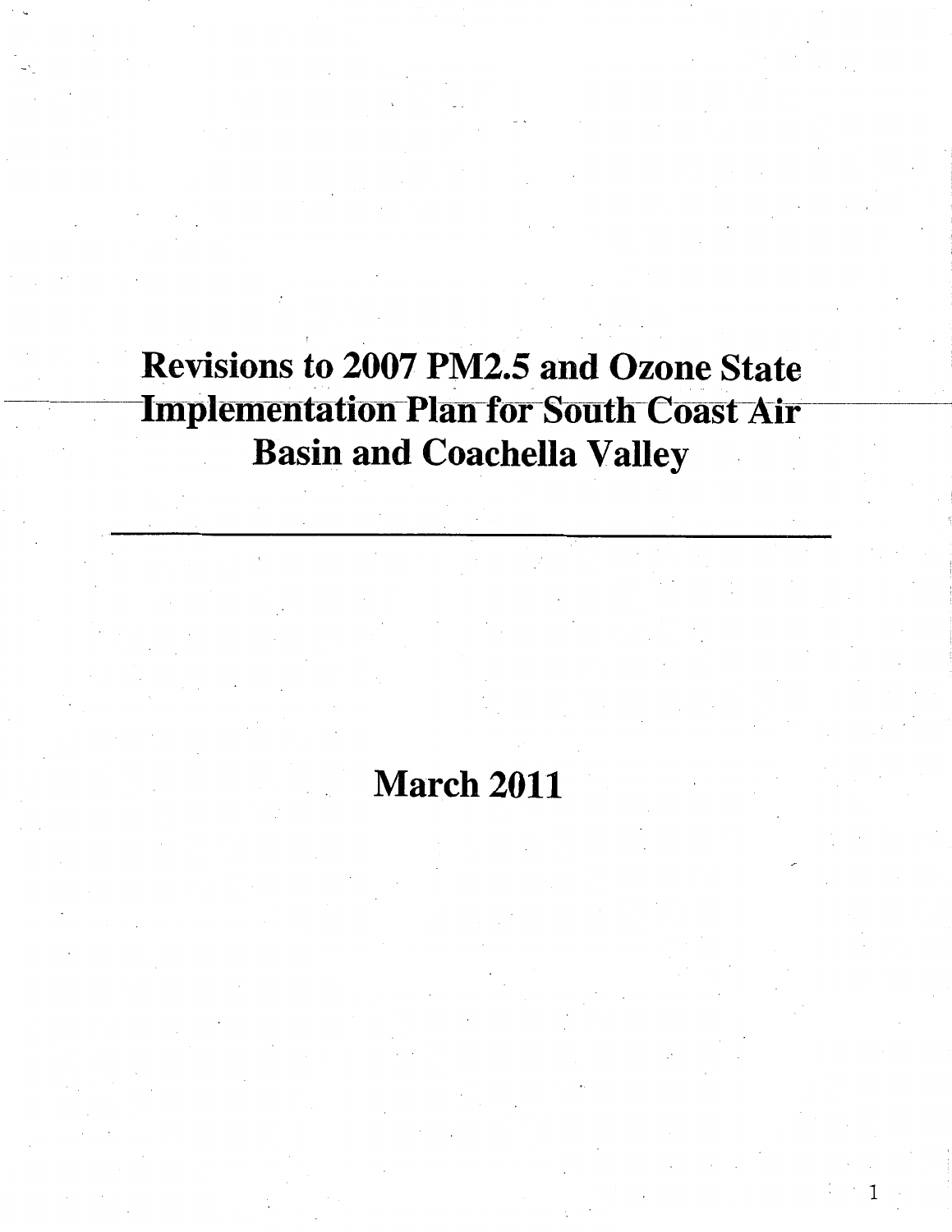#### **Executive Summary**

ngency<br>es that<br>ement. This State Implementation Plan (SIP) revision updates the implementation status of the AQMD control measures to meet the 2015 PM25 attainment, and includes revisions to the control measure adoption schedule and modifications to the emissions reduction commitment to reflect changes made to the inventory resulting from CARB's December · 2010 revisions to the on-road truck and off road equipment rules. The SIP revision provided addresses key elements in U.S. Environmental Protection Agency's (U.S. EPA) proposed partial approval and partial disapproval of the 2007 PM2.5 SIP for the South Coast Air Basin (Basin). The SIP revision retains the AQMD's proposal for contingency measures and also references and relies on CARB's proposed contingency measures that rely on reductions achieved through adopted rules that go beyond the RFP requirement. In addition, the SIP revision re-initiates its request that U.S. EPA voluntarily accept reduction responsibility for 10 TPD NOx emissions in 2014 for federal sources in the 2007 SIP, but provides a commitment to obtain a "fair share" additional 1 TPD NOx reductions in 2014 should U.S. EPA reject this request. Staff expects CARB to commit to its "fair share" of 9 TPD NOx reductions if necessary. AQMD is committing to provide 1.0 TPD NOx emissions reductions in the event that the backstop proposal becomes necessary.

#### **Background** ·

2

On November 22, 2010 U.S, EPA issued a notice of proposed partial approval and partial disapproval of the 2007 South Coast State Implementation Plan (SIP) for the 1997 Fine· Particulate Matter Standards and the corresponding 2007 State Strategy. U.S. EPA proposed to approve the plan's inventory and. regional modeling analyses; however it proposed to disapprove the attainment demonstration because it relies too extensively on commitments to emissions reductions in lieu of fully adopted and submitted rules. While the District has adopted enforceable rules that achieve more than 90 percent of its SIP emissions reductions commitment, the State Strategy and the recent actions to modify the on- and off-road emissions from heavy· duty vehicles have not achieved. the same percentage or been submitted to U.S. EPA as part of the SIP commitment. The notice also cited deficiencies in the SIP's contingency measures specifying the need for measures that are either fully adopted or otherwise ready for quick implementation and a trigger mechanism that achieves emissions reduction equivalent to one year of RFP. In addition, U.S. EPA affirmed that it would not accept the Plan's assignment of 10 tons per day (TPD) NOx emissions reductions to EPA as a contributing factor to its decision.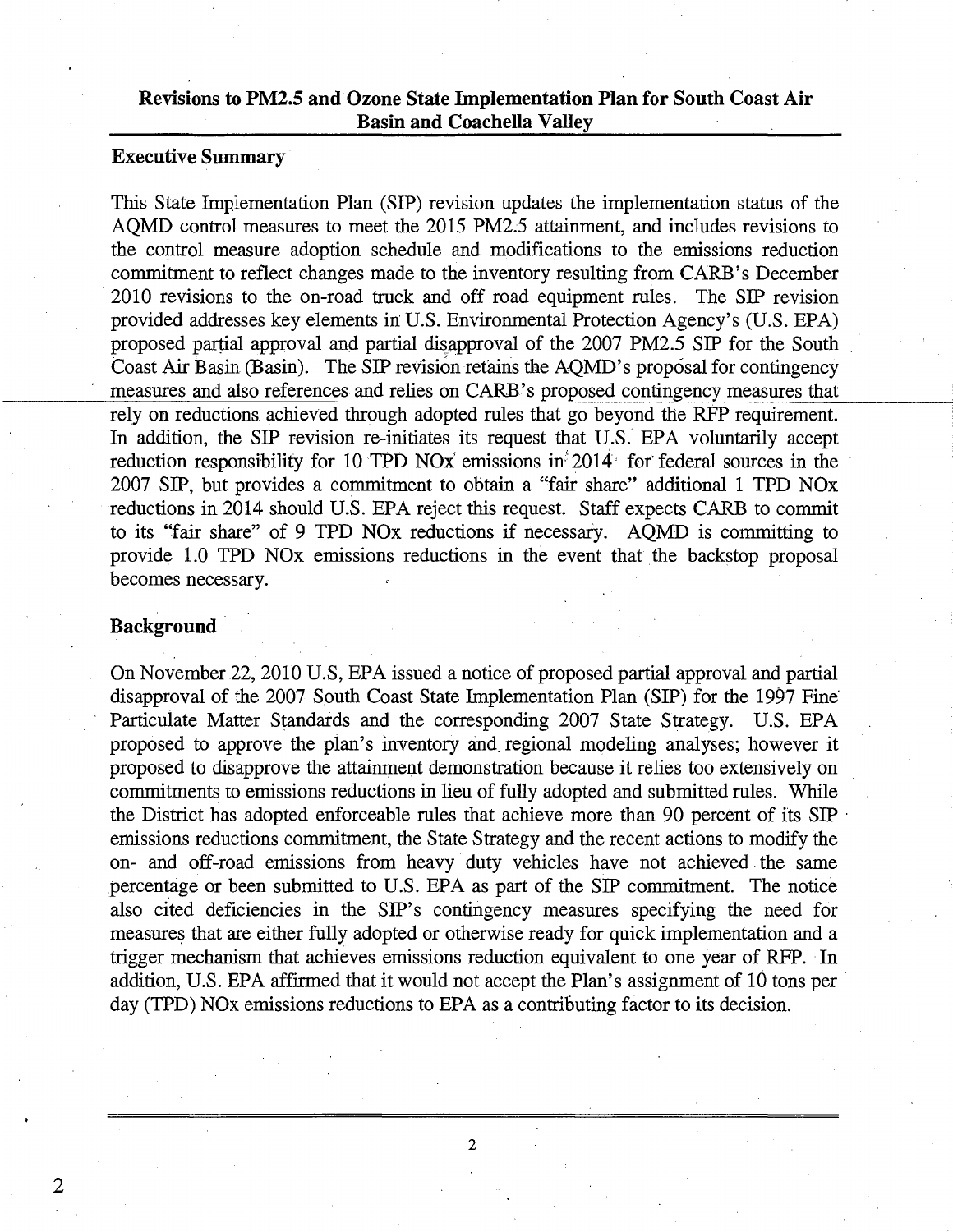#### **2007 AQMP and State Strategy Commitments**

The 2007 Air Quality Management Plan was adopted by the SCAQMD Governing Board at its June 22, 2007 meeting and forwarded to CARB for inclusion in the SIP. The California Air 'Resources Board adopted the SIP, and the State Strategy for emissions reductions to meet the 2015 PM2.5 standard at its September 27, 2007 meeting. The two components of the SIP were submitted to U.S. EPA on November 16, 2007 for approval. As part of its share, the 2007 AQMP committed the District to reduce 18.8 TPD NOx, 10 TPD VOC, 2.9 TPD SOx and 2.9 TPD PM2.5 by 2014 of the needed emissions reductions-to-demonstrate-attainment. ------'----

#### **Update of the 2007 AQMP Implementation Status**

The SCAQMD has fulfilled the overwhelming majority of its emissions reductions commitments specified in the 2007 SIP. Table-1 summarizes the progress achieved toward fulfilling SCAQMD's emissions reductions commitments to attain the 1997 PM2.5 annual and federal 8-hour ozone standards by the required dates. Through January 31, 2011, the SCAQMD Governing Board has amended and adopted 13 rules achieving approximately 96 percent of the District's SIP commitment outlined in the 2007 AQMP. The majority of these rules have been submitted to U.S. EPA and approved as part of the SIP. Several recently adopted District rules have been submitted to CARB to be submitted to and subsequently be evaluated by U.S. EPA.

The 96 percent achievement rate of the District's SIP commitment outlined in the 2007 AQMP represents the balance of emissions reductions achieved by calculating the relative contributions of VOC, NOx, PM2.5, and SOx based on PM2.5 formation potential. As summarized in CARB's staff report Proposed 2007 State Implementation Plan for the South Coast Air Basin-PM2.5 Annual and 8-Hour Average Ozone National Ambient Air Quality Standards (Appendix C, Tables-2 and -3) the relative contribution of the PM2.5 precursor emissions can be normalized to provide equivalent formation potential on a ton per day (TPD) basis. The common methodology chosen to express the formation potential is as equivalent NOx emissions reductions whereby 1-TPD. VOC reduction is equivalent to 0.43 TPD NOx, 1-TPD directly emitted PM2.5 is equivalent to . 9.86 TPD NOx, and 1-TPD SOx is equivalent to 15.03 TPD NOx. By applying these factors to the 2007 AQMP PM2.5 SIP the District committed to 87.43 TPD equivalent NOX reductions and through January, 2011 has achieved 83.89 TPD equivalent NOX reductions. If the balance were to be met by NOx alone, they are equivalent to 3.53 TPD of NOx. Similarly, they can be met by 0.36 TPD of PM2.5 or 0.24 TPD of SOx, based

3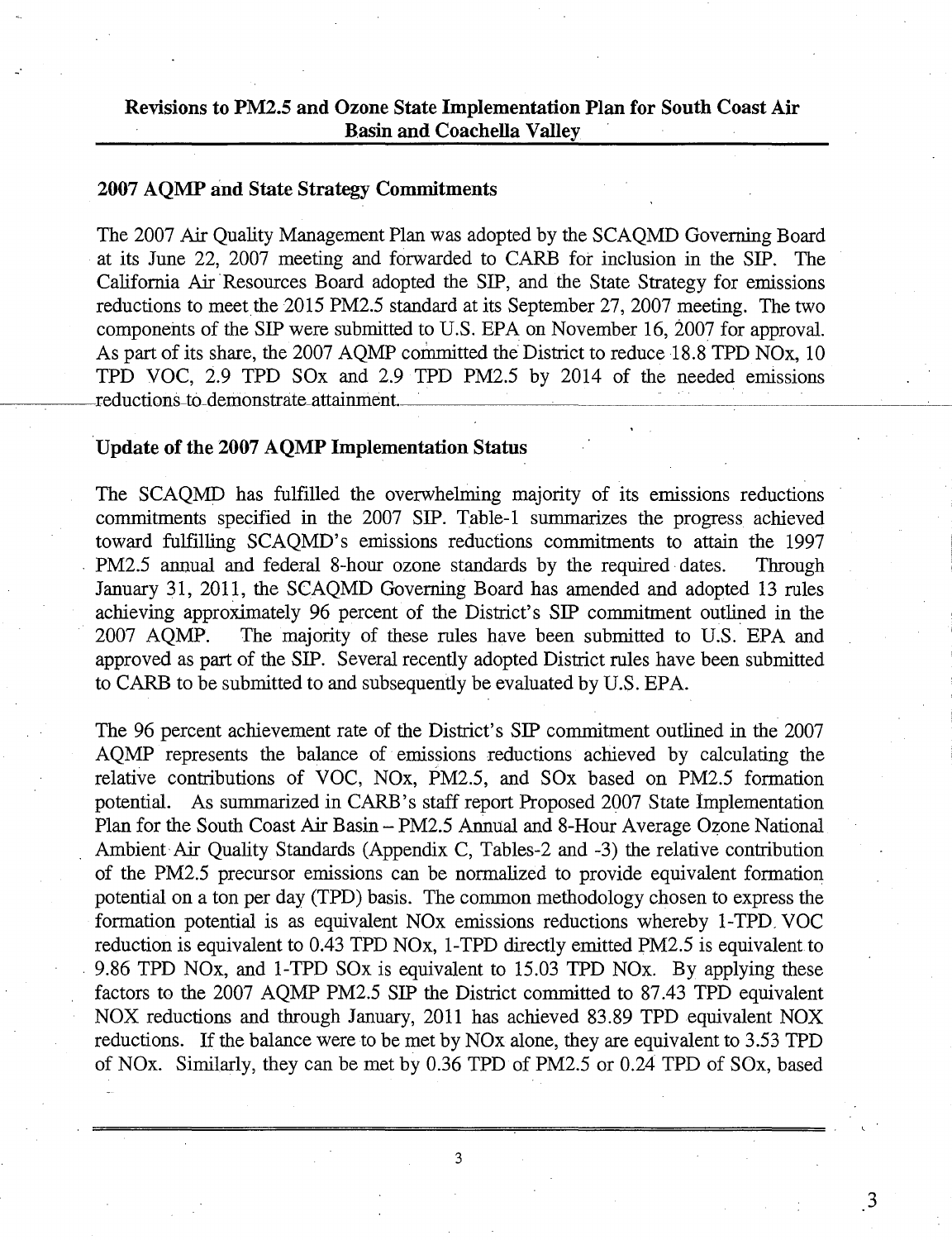on each pollutant's effectiveness in PM2.5 formation. The District will continue to pursue further reductions of each of these pollutants.

Tables 2 through Table 5 summarize the implementation status of each SCAQMD control measure with reductions attained vs. original SIP commitments. As stated in Chapter 4 of the 2007 AQMP (p. 4-2), substitution is allowed between measures to meet the overall SIP tonnage commitment. Table 2 through Table 5 note where such substitution occurs.

#### **Revisions to Reduction Commitment**

In Table 3, the 2014 emissions reduction commitment for the SOON Program has been revised from 12 TPD NOx reduction to 4 TPD to reflect ARB's update of the off-road emissions inventory in December 2010. The revised off-road inventory due to better information on equipment population, load factor, and expected activity level has resulted in lower baseline emissions: In other words, some of the reductions expected from this measure have already occurred due to reductions in the baseline inventory. Although SCAQMD's funding commitment and percent control efficiency for the SOON program remain the same, the expected reductions due to this measure are lowered from 12 TPD. to 4 TPD. This change does not result in higher emissions in the air. Should the economy recover to the levels projected in the 2007 SIP by 2014, the expected reductions can reach 8 TPD.

#### **Revisions to Implementation Schedule**

A limited number of revisions to the 2014 implementation dates are proposed in Tables 2 through 5. Control measure EGM-01 rule adoption moves from 2010 to 2012 with full implementation for 2023. Control measure BCM-05 rule adoption is moved from 2010 to 2011-2012.

#### **Requirements for Contingency Measures**

4

The CAA requires that non-attainment area SIPs contain sufficient contingency measures such that upon implementation of those measures additional emissions reduction of up to 3 percent of the emissions in the adjusted base year would be achieved in the year following the year where the failure to meet milestone emission reduction targets· or attain the NAAQS was observed. The CAA requires that the contingency measmes be fully adopted or otherwise ready for quick implementation, with a trigger mechanism and implementation schedule that quantifies emissions reductions.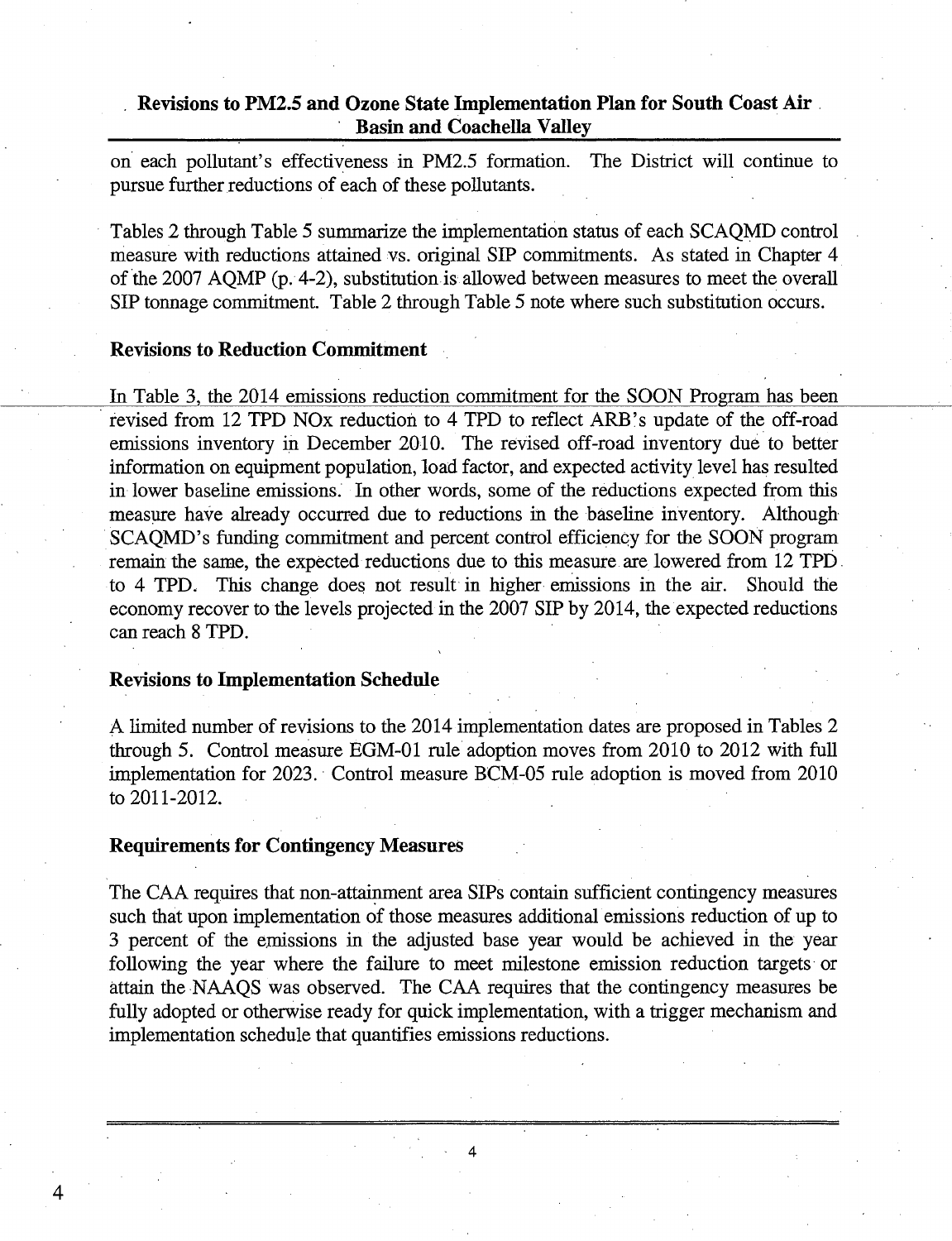The Final 2007 AQMP contained four contingency control measures (2007 AQMP, Table 9-1) to address the requirements of the CAA. The contingency control measures will be retained with a trigger for implementation of non-attainment of the PM2.5 standard by 2015.

As a practical matter, all feasible measures, to adopt as rules, are already included as 2007 AQMP main control strategy measures and thus are not available for use as contingency measures. However, U.S. EPA may continue to conclude that this is not sufficiently quick implementation. Therefore, the' AQMD would also rely on implementation of CARB's contingency measures for the 2007 SIP as a whole, which are already adopted.

#### **Federal Measures Assignment**

-.

A final key element in the notice of disapproval was the U.S. EPA's rejection of the SIP's assignment to EPA of 10 TPD NOx emissions reductions. The U.S. EPA cited that the CAA does not authorize a State to assign responsibility to the federal government for meeting SIP requirements. U.S. EPA did however recognize that the authority and responsibility to regulate certain nationwide sources is within its jurisdiction. The control measure in question requested federal funding to mitigate locomotive emissions, The sources in question would be those less well controlled than California regulated sources and the measure would be implemented to acquire equivalent emissions reduction to those estimated if Tier 4 NOx locomotive engine standards were enforceable in 2014.

SCAQMD understands that U.S. EPA's position is that a state may not, under the current Clean Air Act structure, unilaterally assign any portion of the SIP responsibility to U.S. EPA. However, we do not believe there is any prohibition on U.S. EPA voluntarily accepting such a responsibility. In this case it is only fair to do so, given the large percentage of remaining PM2.5 precursor emissions, after implementation of SCAQMD and CARB measures that is attributable to federally-regulated sources.

Should U.S. EPA continue to not accept assignment for this measure, SCAQMD will work with CARB to modify or develop control measures that commit equivalent emissions reductions to assure PM2.5 attainment to the extent needed. As part of its "fair share" the AQMD is committing an additional 1 TPD NOx emissions reduction in 2014 with ARB assuming the bulk of the federal assignment.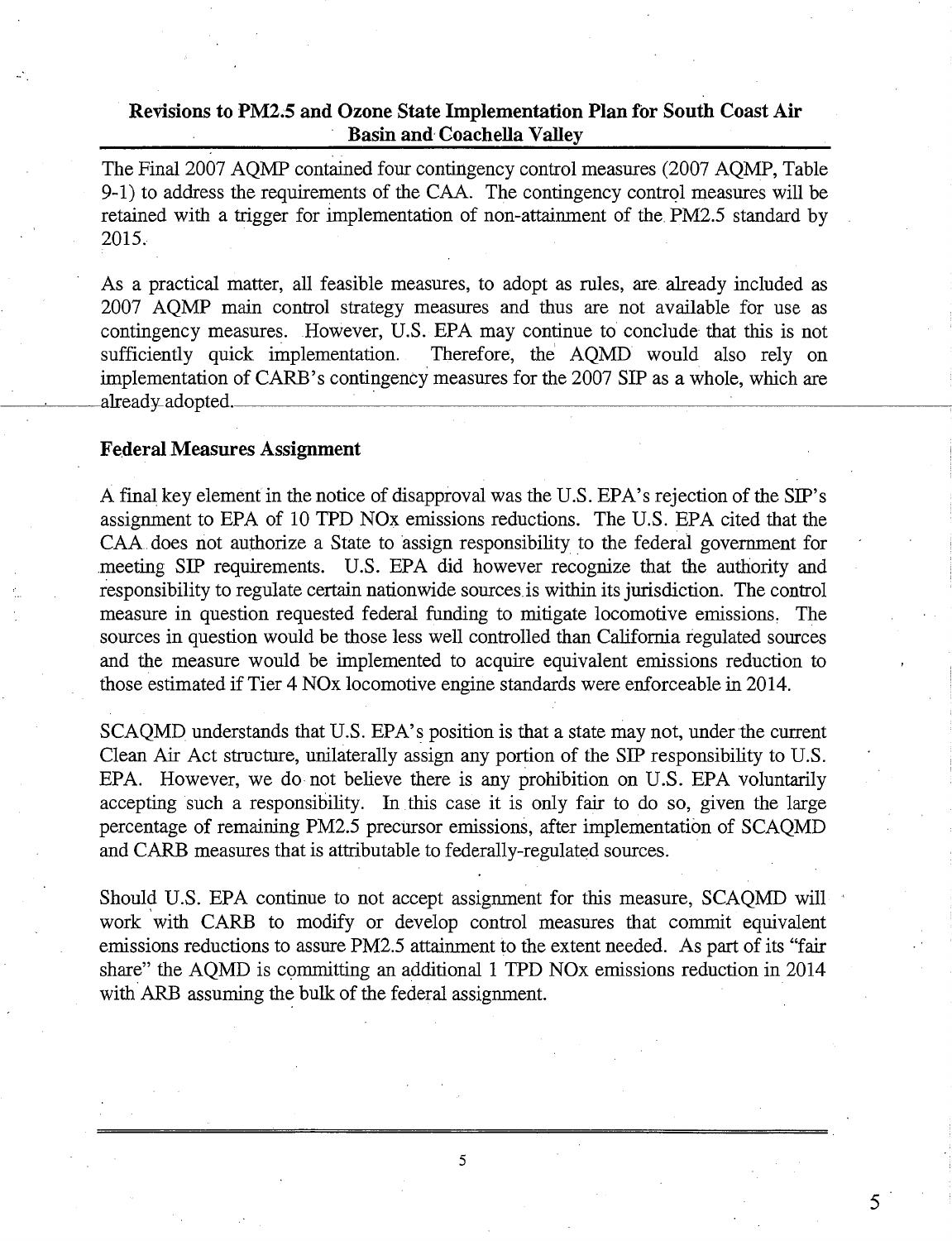|                 | <b>SIP Commitment by 2014</b> |                 |          |  |  |  |  |  |  |
|-----------------|-------------------------------|-----------------|----------|--|--|--|--|--|--|
| Pollutant       | <b>Commitment</b>             | <b>Achieved</b> | Balance* |  |  |  |  |  |  |
| VOC             | 10.40                         | 14.40           | $+4.00$  |  |  |  |  |  |  |
| NO <sub>x</sub> | 10.80                         | 7.60            | $-3.20$  |  |  |  |  |  |  |
| PM2.5           | 2.90                          | 1.00            | $-1.90$  |  |  |  |  |  |  |
| SOx             | 2.90                          | 4.01            | $+1.11$  |  |  |  |  |  |  |

#### **Table-1**  SCAQMD PM2.5 SIP Implementation Status for the 2007 AQMP (TPD)

If the balance for each pollutant were converted to NOx-equivalent values, the remaining tons required to be obtained would be 3 .53 TPD NOx, which are still scheduled to be obtained by 2014 in NOx-equivalent reductions. Or, they can be met by 0.36 TPD of PM2.5 or 0.24 TPD of SOx, based on each pollutant's effectiveness in PM2.5 formation. The District will continue to pursue further reductions of each of these pollutants.

6

'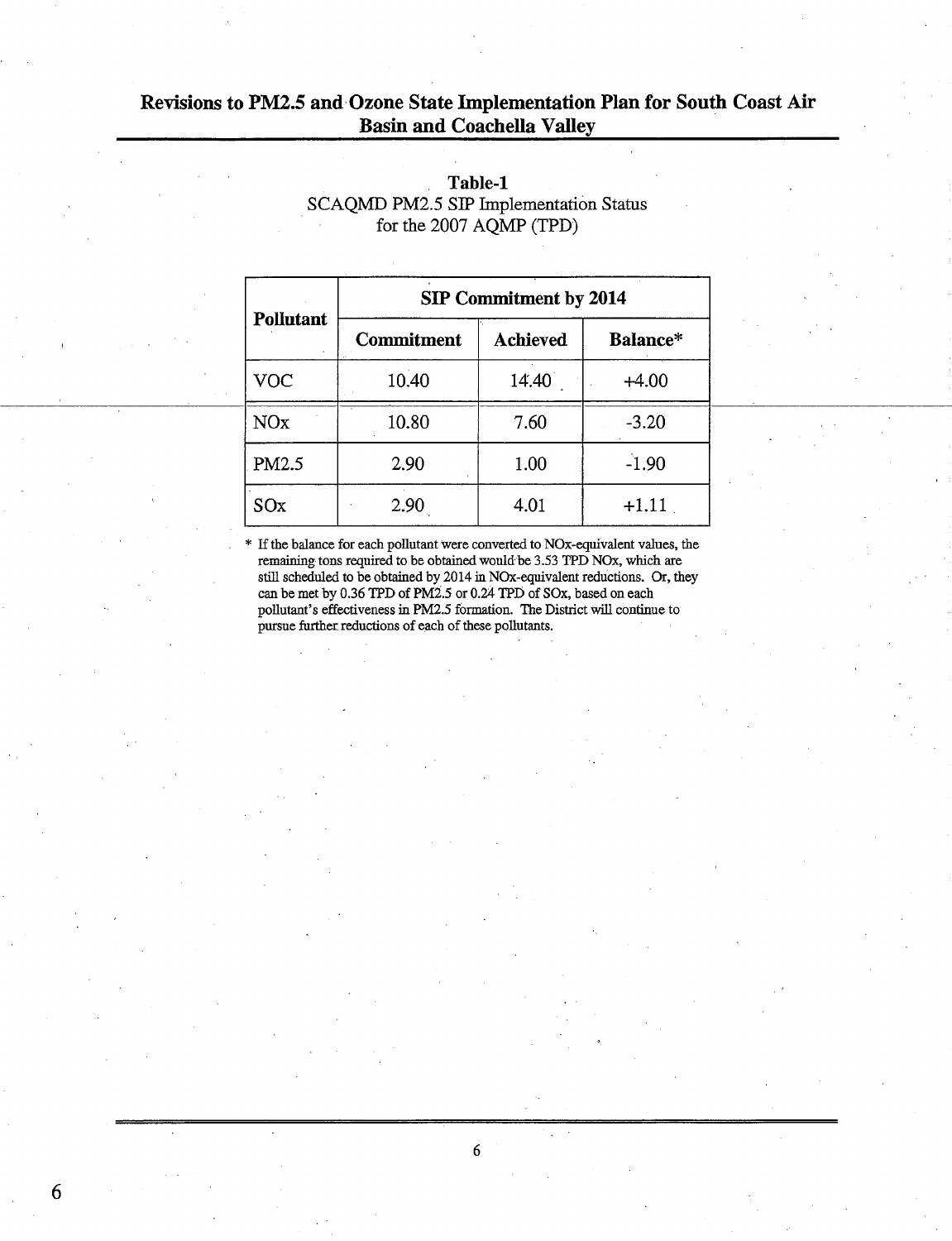## **Table-2.**

#### 2007 AQMP Emission Reduction Commitment by Measure/Adoption Date  $(\sqrt{VOC})^1$  $\overline{\phantom{a}}$

| Control<br>Measure #    |                                                                                                  | <b>Adoption Date</b> |             | <b>Implementation Date</b> |            | 2014 Reductions (TPD) |              | 2023 Reductions (TPD) |              |
|-------------------------|--------------------------------------------------------------------------------------------------|----------------------|-------------|----------------------------|------------|-----------------------|--------------|-----------------------|--------------|
|                         | Control Measure Title                                                                            | Commitment           | Achieved    | Commitment                 | Achieved   | Commitment            | Achieved     | Commitment            | Achieved     |
| $MOB-05$                | AB923 Light-Duty Vehicle High-Emitter<br>Identification Program [NOx, VOC] <sup>(a)(b)</sup>     | On-going             | $On$ -going | 2007-2020                  | $On-going$ | 0.8                   | $\mathbf{0}$ | 0.7                   | $\Omega$     |
| 2007 Total              |                                                                                                  |                      |             |                            |            | :08                   |              | 0.7                   | 10.          |
| <b>FLX-02</b>           | Petroleum Refinery Pilot Program [VOC<br>and PM2.51                                              | 2008                 | (a)         | 2010                       |            | 0.7                   | 0            | 1.6                   | $\Omega$     |
| CTS-01                  | Emission Reductions from Lubricants<br>[VOCI[R1144]                                              | 2008                 | 2009        | 2010                       | 2011       | .9                    | 3.9          | 2.0                   | 4.2          |
| $MOB-06$                | AB923 Medium-Duty Vehicle High-<br>Emitter Identification Program [NOx,<br>VOC <sup>(a)(b)</sup> | 2008                 | $On$ -going | 2010-2020                  | On-going   | 0.5                   | 0            | 0.6                   | $\bf{0}$     |
| <b>FUG-04</b>           | Pipeline and Storage Tank<br>Degassing [VOC]-R1149                                               | 2007                 | 2008        | 2008-2009                  | 2008       | ŇA                    | 0.04         | NÁ                    | 0.04         |
| BCM-03                  | Emission Reductions from Wood<br>Burning Fireplaces and Wood Stoves<br>[All]                     | 2007-2008            | 2008        | 2008-2014                  | 2008-2014  | ŇA                    | 0.44         | <b>NA</b>             | 0.70         |
| <b>MCS-07</b>           | All Feasible Measures (R1125)                                                                    | $On$ -going          | 2008        | 2010-2020                  | 2008       | ŃA                    | $\Omega$     | <b>NA</b>             | $\mathbf{0}$ |
| 2008 Total              |                                                                                                  |                      |             |                            |            |                       |              |                       | 46.          |
| <b>FUG-02</b>           | Emission Reductions from Gasoline<br>Transfer and Dispensing Facilities<br>[VÒC]                 | 2009                 | (c)         | 2010-2012                  |            | 3.7                   | $\mathbf{0}$ | 4.0                   | $\mathbf{0}$ |
| $MCS-05$                | Emission Reductions from Livestock<br>Waste [VOC]                                                | 2009                 | (a)         | 2011                       |            | 0.8                   | $\mathbf{0}$ | 0.6                   | $00\,$       |
| $EGM-01$                | Emission Reductions from New or<br>Redevelopment Projects [NOx, VOC,<br>$PM2.5$ <sup>(d)</sup>   | 2012                 |             | <b>Beginning</b><br>2014   |            | N/A                   | $0$ .        | 0.5                   | $\Omega$     |
| $-2000$ Total $\bar{z}$ |                                                                                                  |                      |             |                            |            |                       | េះ ពណ        | ans land              |              |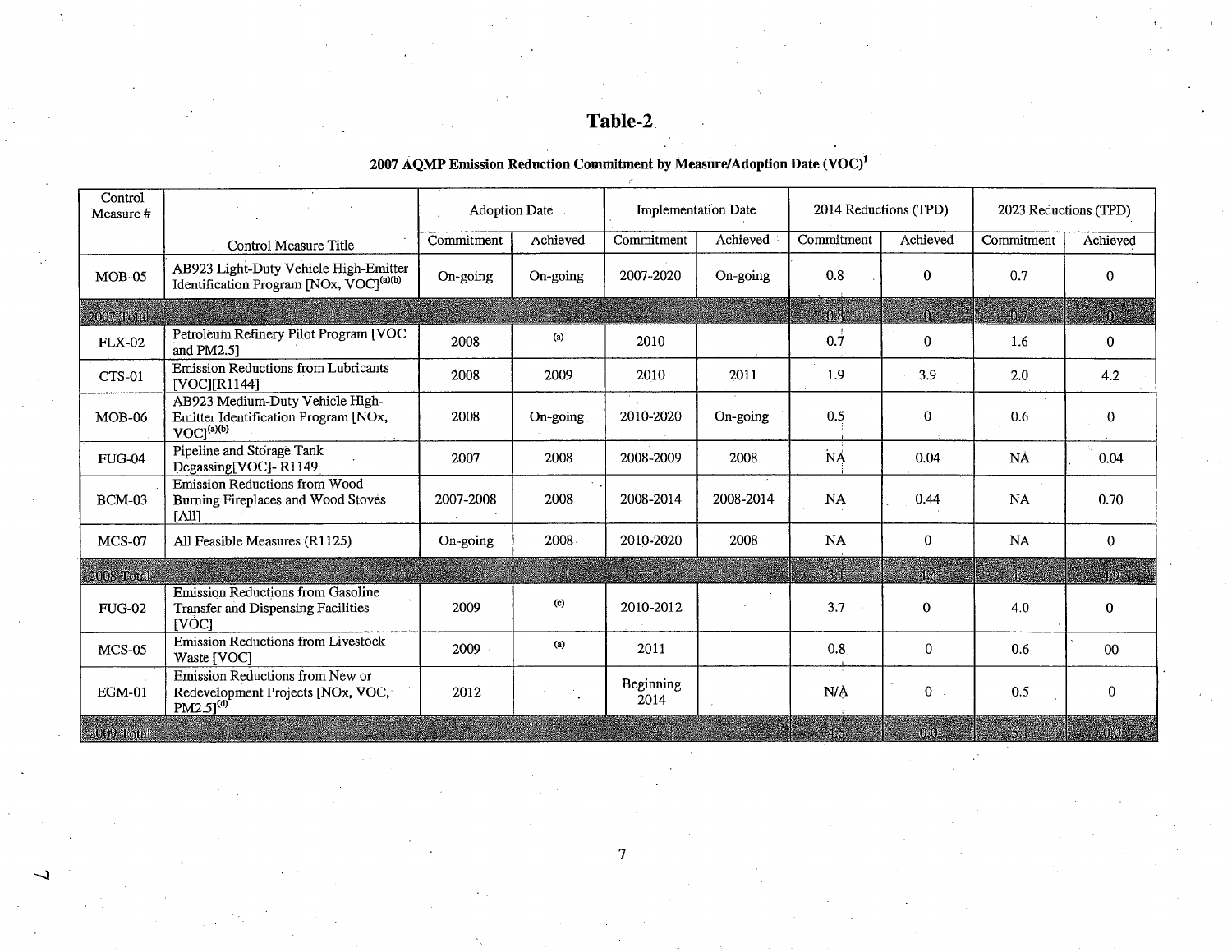#### **Table-2 Continued**

#### 2007 AOMP Emission Reduction Commitment by Measure/Adoption Date (VOC) continued

| Control<br>Measure #                     | Control Measure Title                                                                                                                                           | <b>Adoption Date</b> |          | <b>Implementation Date</b> |          | 2014 Reductions (TPD) |          | 2023 Reductions (TPD) |          |
|------------------------------------------|-----------------------------------------------------------------------------------------------------------------------------------------------------------------|----------------------|----------|----------------------------|----------|-----------------------|----------|-----------------------|----------|
|                                          |                                                                                                                                                                 | Commitment           | Achieved | Commitment                 | Achieved | Commitment            | Achieved | Commitment            | Achieved |
| $MCS-01*$                                | Facility Modernization [NOx, VOC,<br>$PM$ ]-R1110.2 <sup>(a) (e)</sup>                                                                                          | On-going             | $2008+$  | Beginning<br>2012          | $2011+$  | 2.0                   | 0.3      | 9.2                   | 0.3      |
| $CTS-03$                                 | Consumer Products Certification and<br>Emissions Reductions from Use of<br>Consumer Products at Institutional and<br>Commercial Facilities [VOC] <sup>(t)</sup> | 2007-2010            |          | 2010-2020                  |          | ΝA                    | 0        | <b>NA</b>             |          |
| $CTS-04$                                 | Emission Reductions from the Reduction<br>of VOC Content of Consumer Products<br>not Regulated by the State Board<br>$[VOCIR1143]^{(f)}$                        | 2008-2010            | 2009     | 2010-2020                  | 2011     | ΙNΑ                   | 9.7      | NA                    | 10.1     |
| 2010 Total<br><b>Tour SPACTURING COL</b> |                                                                                                                                                                 |                      |          |                            |          |                       |          |                       |          |

<sup>1</sup> 2014 reductions estiimated in average annual day, 2023 in planning inventory.

 $\infty$ 

(a) SIP commitment for the PM2.5 Plan was met via excess reductions achieved from CTS-04 (R1143).

<sup>(b)</sup> The SOON and AB923 incentive programs are on track to achieve the targeted reductions by 2014.

<sup>(c)</sup> AQMD lacks legal authority to adopt the control concept in the measure. SIP reduction commitment was met via excess reductions achieved from the CTS-04 (R1143).

 $^{(d)}$  No SIP emission reduction commitment for the PM2.5 Plan. Rulemaking is delayed due to potential co-benefits of SB375 reduction targets.

(e) AQMD will continue to implement this measure to meet the overall SIP reduction commitment for 2023.

<sup>(f)</sup> CTS-03 was adopted by CARB in November 2010. Emission Reductions from CTS-04 are not included in AQMD's SIP commitments and there is no double counting in emission reductions relative to CARB regulations.

\* NOx emission reductions taken in 2008; PM emission reductions taken in 2009; VOC emission reductions taken in 2010.

NA: Not applicable, no SIP Reductions quantified in the 2007 AQMP.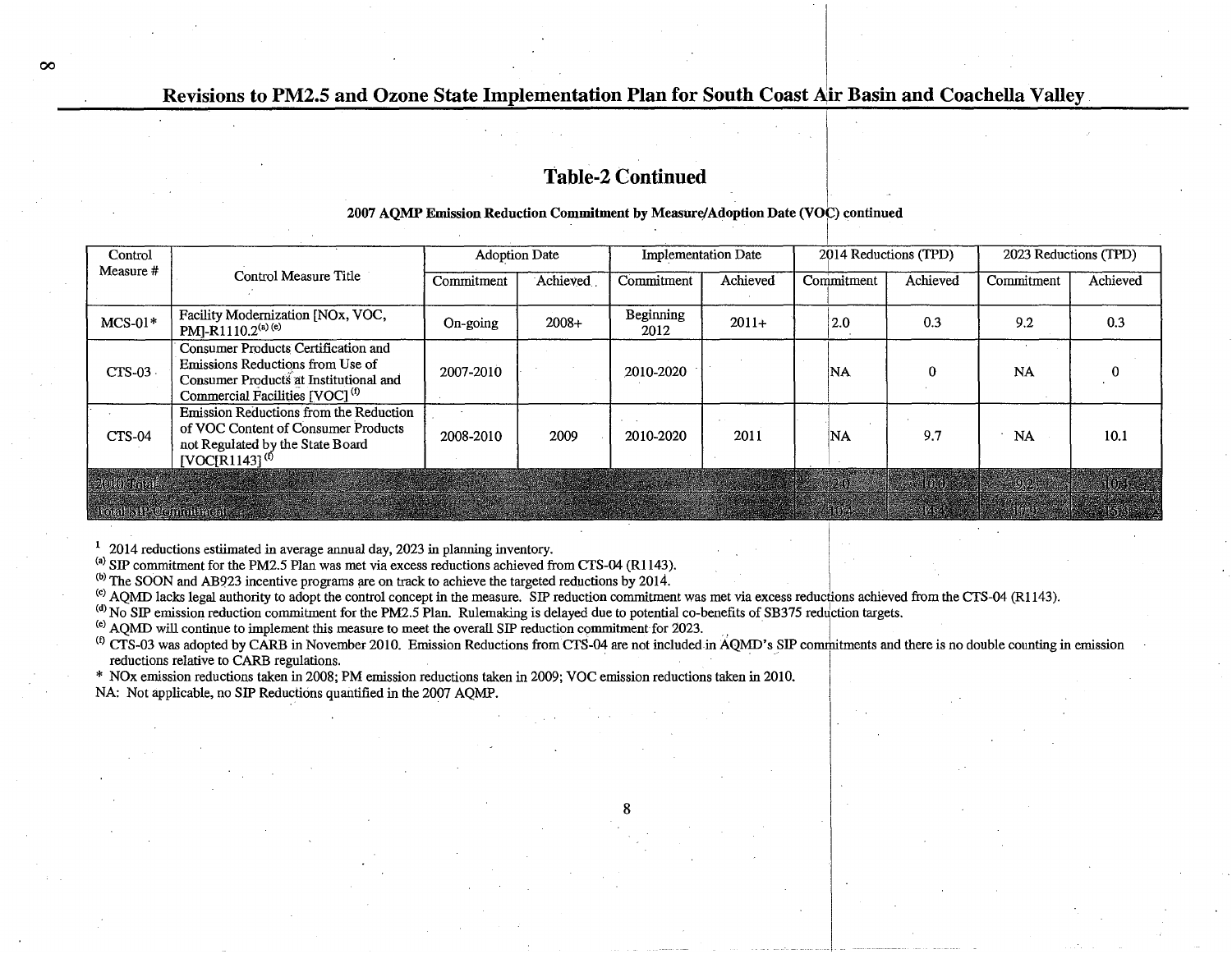#### Table-3

#### 2007 AQMP Emission Reduction Commitment by Measure/Adoption Date  $(NOx)^1$

|                                              | Control Measure Title                                                                            | <b>Adoption Date</b> |          | <b>Implementation Date</b> |           | 2014 Reductions (TPD) |              | 2023 Reductions (TPD) |                |
|----------------------------------------------|--------------------------------------------------------------------------------------------------|----------------------|----------|----------------------------|-----------|-----------------------|--------------|-----------------------|----------------|
| Control<br>Measure#                          |                                                                                                  | Commitment           | Achieved | Commitment                 | Achieved  | Commitment            | Achieved     | Commitment            | Achieved       |
| $MOB-05$                                     | AB923 Light-Duty Vehicle High-Emitter<br>Identification Program [NOx, VOC] <sup>(a)</sup>        | On-going             | On-going | 2007-2020                  | On-going  | 0.4                   | $\Omega$     | 0.4                   | $\bf{0}$       |
| 2007 Total                                   |                                                                                                  |                      |          |                            |           |                       | - 93         | <b>DAL</b>            |                |
| $CMB-01$                                     | NOx Reduction from Non-RECLAIM<br>Ovens, Dryers ad Furnaces<br>[ $NOx$ ][ $R1147$ ]              | 2008                 | 2008     | Beginning<br>2010          | 2010      | 3.5                   | 3.5          | 4.1                   | 4.1            |
| $MOB-06$                                     | AB923 Medium-Duty Vehicle High-<br>Emitter Identification Program [NOx,<br>VOC <sup>(a)</sup>    | 2008                 | On-going | 2010-2020                  | On-going  | 0.5                   | $\Omega$     | 0.6                   | $\bf{0}$       |
| $MCS-01*$                                    | Facility Modernization [NOx, VOC,<br>PMJ-R1110.2, PR1146, PR1146.1                               | 2008-2010            | $2008+$  | Beginning<br>2012          | 2011      | . 6                   | 2.17         | 2.2                   | 3.15           |
| <b>BCM-03</b>                                | Emission Reductions from Wood<br>Burning Fireplaces and Wood Stoves<br>[All][R445]               | 2007-2008            | 2008     | 2008-2014                  | 2008-2014 | NÀ                    | 0.06         | <b>NA</b>             | 0.10           |
|                                              | SOON Program <sup>(a)(b)</sup>                                                                   | 2008                 | 2008     | 2014                       | 2008-2014 | $4 - 8$               | 1.8          | <b>NA</b>             | NA             |
| 2008 Total                                   |                                                                                                  |                      |          |                            |           |                       |              | 76 Y                  | a kaca         |
| $CMB-03$                                     | Further NOx Reductions from Space<br>Heaters [NOx])                                              | 2009                 | 2009     | <b>Beginning</b><br>2012   | 2012-2043 | 0.8                   | 0.1          | 1.1                   | 3.0            |
| $EGM-01$                                     | Emission Reductions from New or<br>Redevelopment Projects [NOx, VOC,<br>$PM2.5$ ] <sup>(c)</sup> | 2012                 |          | <b>Beginning</b><br>2014   |           | $\bf{0}$              |              | 0.8                   |                |
| $2009$ Total                                 |                                                                                                  |                      |          |                            |           | 0.8                   | 10.11        | $-1.9$                |                |
| <b>Hotal SIP Committeent<sup>(0)</sup>(9</b> |                                                                                                  |                      |          |                            |           |                       | <b>STAGS</b> | <b>JUSTIN</b>         | di Baratti (18 |

 $1$  2014 reductions estiimated in average annual day, 2023 in planning inventory.

(a) The SOON and AB923 incentive programs are on track to achieve the targeted reductions by 2014.

<sup>(b)</sup> A revised SIP commitment of 4 TPD reflects ARB's update on the off-road emissions inventory in December 2010 and maintains the same control efficiency.

The upper range of 8 TPD excludes the impact of recession.

 $\circ$ 

<sup>(c)</sup> No SIP emission reduction commitment for the PM2.5 Plan. Rulemaking is delayed due to potential co-benefits of SB375 reduction targets.

(d) The SIP shortfall for the 2014 reduction commitment was met via excess reductions achieved from the SOx RECLAIM amendments (CMB-02).

<sup>(e)</sup> AQMD commits an additional 1 TPD of NOx, if necessary, as a backstop measure should U.S. EPA not voluntarily accept responsibility for federal sources in the 2007 SIP

\* NOx emission reductions taken in 2008; PM emission reductions taken in 2009; VOC emission reductions taken in 2010.

NA: Not applicable, no SIP Reductions quantified in the 2007 AQMP.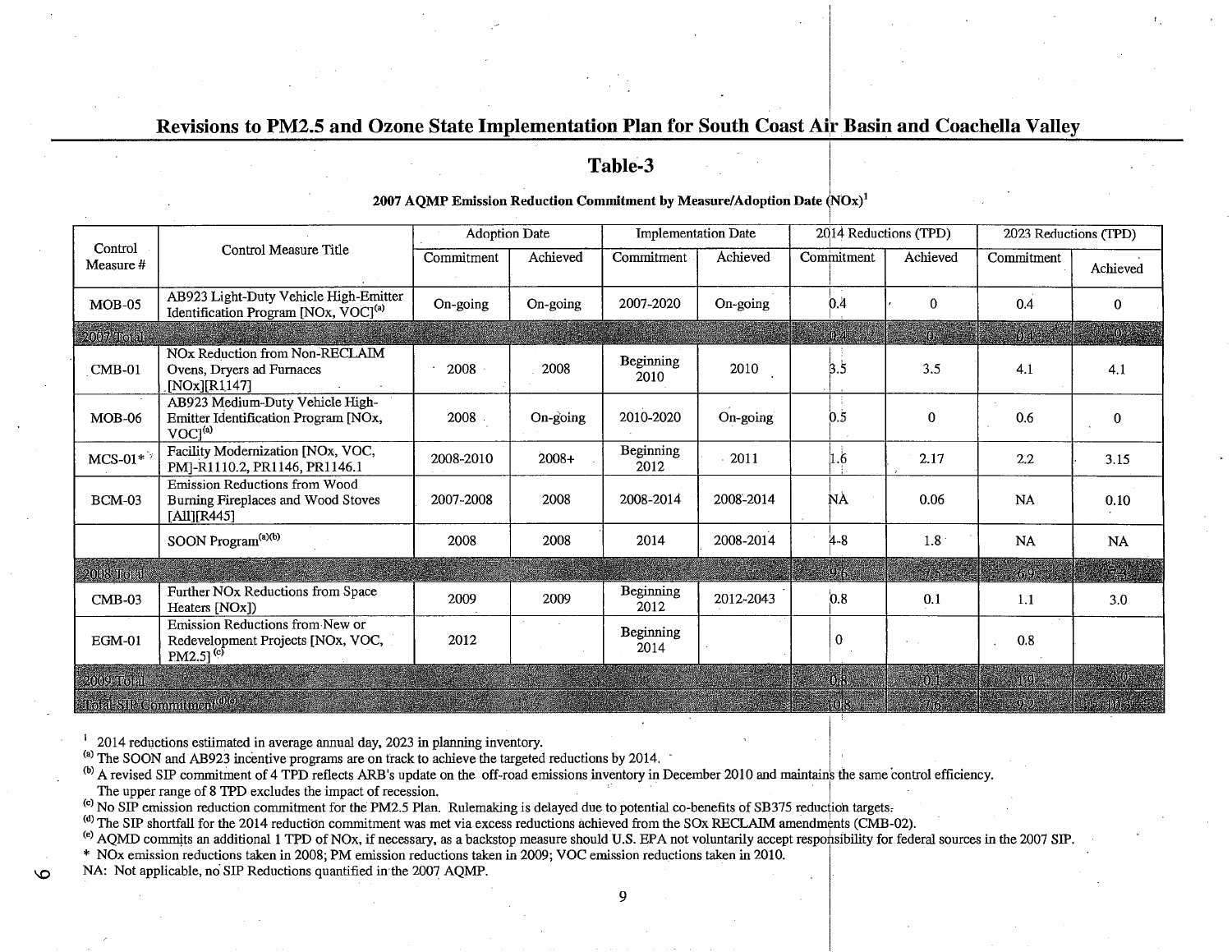**Table-4** 

**2007 AQMP Emission Reduction Commitment by Measure/ Adoption Date (PM2.5)** 

| Control             |                                                                                        | <b>Adoption Date</b> |          | <b>Implementation Date</b> |           | 2014 Reductions (TPD) |          | 2023 Reductions (TPD) |          |
|---------------------|----------------------------------------------------------------------------------------|----------------------|----------|----------------------------|-----------|-----------------------|----------|-----------------------|----------|
| Measure #           | <b>Control Measure Title</b>                                                           | Commitment           | Achieved | Commitment                 | Achieved  | <b>Commitment</b>     | Achieved | Commitment            | Achieved |
| <b>BCM-03</b>       | <b>Emission Reductions from Wood</b><br>Burning Fireplaces and Wood Stoves<br>[PM2.5]  | 2007-2008            | 2008     | 2008-2014                  | 2008-2014 | 1.0                   | 1.0      | 1.6                   | 1.6      |
| <b>FLX-02</b>       | Petroleum Refinery Pilot Program [VOC<br>and PM2.5 $1^{(a)}$                           | 2008                 |          | 2010                       |           | 0.4                   |          | 0.4                   |          |
| <b>2008 Total</b>   |                                                                                        |                      |          |                            |           |                       |          |                       |          |
| $EGM-01$            | Emission Reductions from New or<br>Redevelopment Projects [NOx, VOC,<br>$PM2.51^{(b)}$ | 2012                 |          | Beginning<br>2014          |           |                       |          | 0.5                   |          |
| $MCS-01*$           | Facility Modernization [NOx, VOC,<br>$PM(0)$ <sup>(a)(c)</sup>                         | $On-going$           |          | Beginning<br>2012          |           | 0.4                   |          | 1.7                   |          |
| 2009 Foral          |                                                                                        |                      |          |                            |           |                       |          |                       |          |
| <b>BCM-05</b>       | PM Emission Reductions from Under-<br>fired Charbroilers [PM2.5] <sup>(d)</sup>        | 2011-2012            |          | 2014                       |           | 1.1                   |          | 1.2                   |          |
| 2010 Rual           |                                                                                        |                      |          |                            |           |                       |          |                       |          |
|                     |                                                                                        |                      |          |                            |           |                       |          |                       |          |
| <u>en som med e</u> |                                                                                        |                      |          |                            |           |                       |          |                       |          |

 $^{(a)}$  Reduction commitment for the PM2.5 SIP was met via excess reductions achieved from the 2010 SOx RECLAIM amendments.

(b) No SIP emission reduction commitment for the PM2.5 Plan. Rulemaking is delayed due to potential co-benefits of SB375 reduction targets.

<sup>(c)</sup> R1155 was adopted as part of MCS-01 implementation in 2010, but PM2.5 reduction potential cannot be quantified. AQMD will continue to seek opportunities to further implement this measure.  $\blacksquare$ 

0

<sup>(d)</sup> Reduction commitment for the PM2.5 SIP was met via excess reductions achieved from the 2010 SOx RECLAIM amendments (CMB-02) and VOC reductions from CTS-03. The .

rulemaking will entail two phases with control equipment testing, certification, and deployment in 2011 and development of regulatory requirements in 2012.

\* NOx emission reductions taken in 2008; PM emission reductions taken in 2009; VOC emission reductions taken in 2010.

NA: Not applicable, no SIP Reductions quantified in the 2007 AQMP.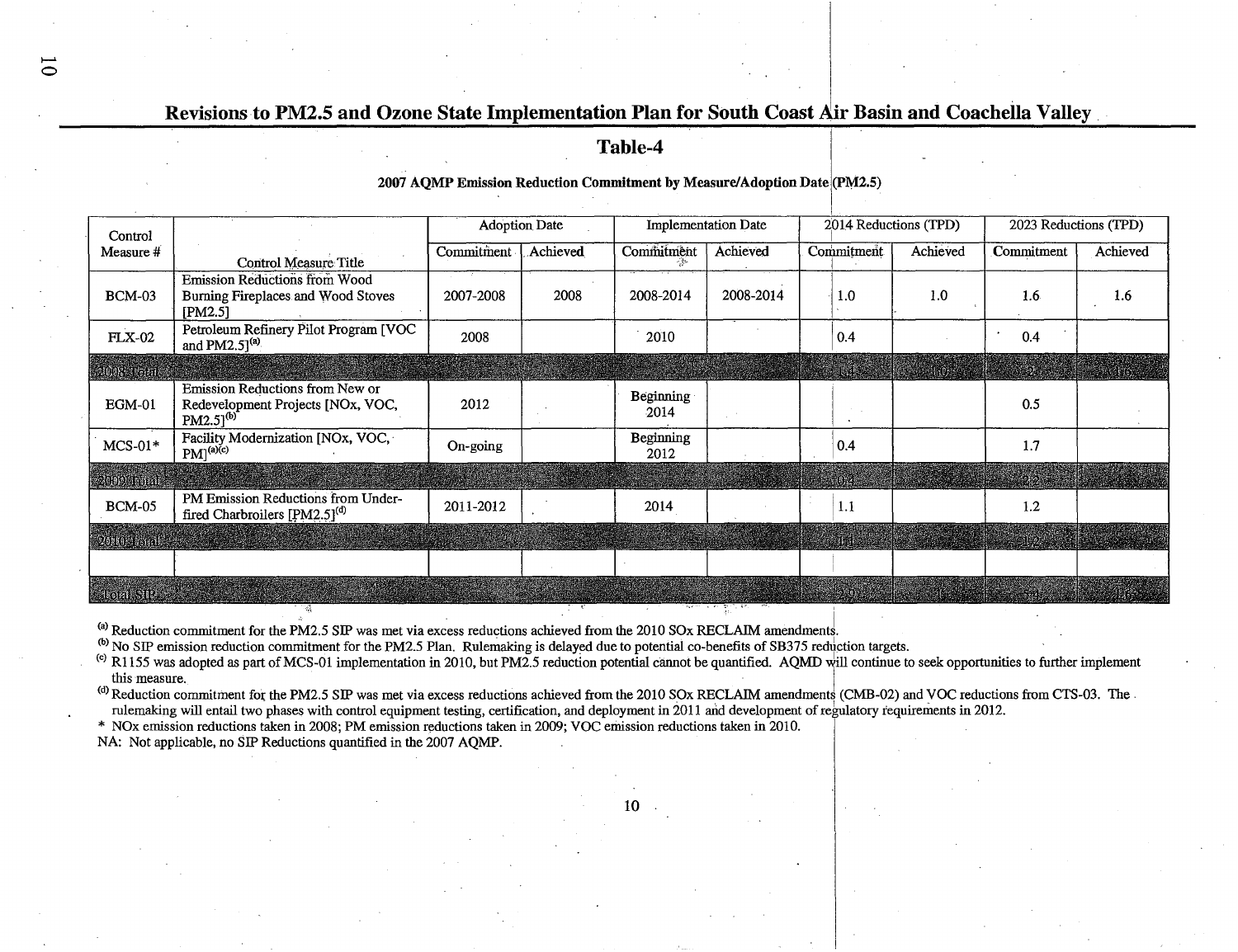# **Revisions to PM2.5 and Ozone State Implementation Plan for South Coast Air Basin and Coachella Valley <b>Table-5 in Allergie 20.1**

#### 2007 AQMP Emission Reduction Commitment by Measure/Adoption Date (SOx)  $\epsilon \rightarrow \epsilon$

| Control<br>Measure #     |                                                                              | <b>Adoption Date</b> |          | <b>Implementation Date</b> |           | 2014 Reductions (TPD) |               | 2023 Reductions (TPD) |          |
|--------------------------|------------------------------------------------------------------------------|----------------------|----------|----------------------------|-----------|-----------------------|---------------|-----------------------|----------|
|                          | Control Measure Title                                                        | Commitment           | Achieved | Commitment                 | Achieved  | Commitment            | Achieved      | Commitment            | Achieved |
| $CMB-02$                 | Further SOx Reductions for RECLAIM<br>(BARCT) [SOx]                          | 2008                 | 2010     | 2011-2014                  | 2013-2019 | 2.9                   | 4.0           | 2.9                   | 5.7      |
| $BCM-03$                 | Emission Reductions from Wood<br>Burning Fireplaces and Wood Stoves<br>[All] | 2007-2008            | 2008     | 2008-2014                  | 2008-2014 | <b>NA</b>             | 0.01          | <b>NA</b>             | 0.02     |
| $-2008$ Total $\alpha$ . |                                                                              |                      |          |                            |           |                       |               |                       |          |
|                          |                                                                              |                      |          |                            |           |                       |               |                       |          |
| 2009 Total               |                                                                              |                      |          |                            |           |                       |               |                       |          |
|                          |                                                                              |                      |          |                            |           |                       |               |                       |          |
| 1-2010 Total 12 12 13 13 |                                                                              |                      |          |                            |           |                       |               |                       |          |
|                          |                                                                              |                      |          |                            |           |                       |               |                       |          |
| <b>Emandella</b>         |                                                                              |                      |          |                            |           |                       | e e dans e so |                       |          |

NA: Not applicable, no SIP Reductions quantified in the 2007 AQMP.

 $\overline{\phantom{a}}$  . The contract of the contract of the contract of the contract of the contract of the contract of the contract of the contract of the contract of the contract of the contract of the contract of the contract of

........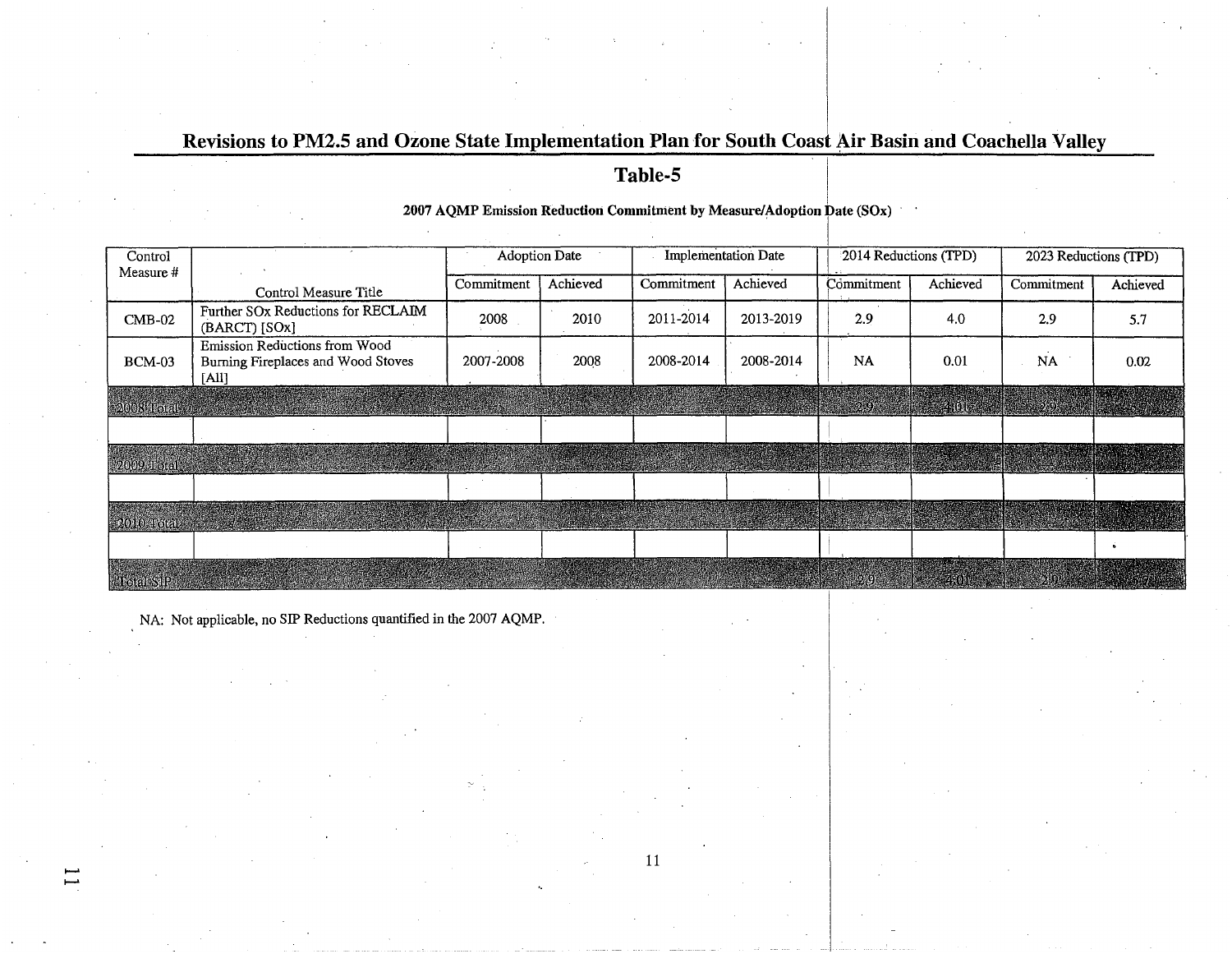#### RESOLUTION NO. 11-9

A Resolution of the South Coast Air Quality Management District Governing Board (AQMD) certifying the Addendum to Final **Program Environmental Impact Report (PEIR) for the 2007 Air Quality**  Management Plan (AQMP) for a revision to the Final 2007 AQMP, to be *xeferred to after adoption as the Revision to the Final 2007 AQMP.* 

**A Resolution of the Governing Board of the AQMD adopting the Revision to the Final 2007 AQMP.** 

**WHEREAS,** the U.S. EPA promulgated 8-hour ozone and PM2.5 standards in 1997, followed up by implementation rules which set forth the classification and planning requirements for State Implementation Plans (SIP); and

**WHEREAS,** the federal Clean Air Act requires SIPs for regions not in attainment with the 8-hour ozone and fine particulate standards be submitted no later than 3-years after the standards became effective, whereby, SIPs for the South Coast Air Basin and Coachella Valley must have been submitted for 8-hour ozone and PM2.5 by June  $15, 2007$  and April 5, 2008, respectively; and

**WHEREAS,** the South Coast" Air Quality Management District bas jurisdiction over the South Coast Air Basin and the desert portion of Riverside County known as the Coachella Valley; and

**WHEREAS,** the South Coast Air Quality Management District is· committed to comply with the requirements of the federal Clean Air Act; and

. .

**WHEREAS,** the AQMD Governing Board finds and determines that· the Revision to the Final 2007 AQMP, is considered a "project" pursuant to the California Environmental Quality Act (CEQA); and

**WHEREAS,** AQMD staff has reviewed the Revision to the Final 2007 AQMP and has concluded that the proposed project would result in no significant adverse environmental impacts; and

**WHEREAS,** AQMD staff has concluded that. none of the modifications to the 2007 AQMP alter any of the conclusions reached in the Final PEIR for the 2007 AQMP and only minor technical changes or additions to the Final PEIR for the 2007 AQMP are necessary and none of the conditions in CEQA Guidelines §15162 apply so, an Addendum to the 2007 AQMP Final PEIR is the appropriate CEQA document (CEQA Guidelines §15164); and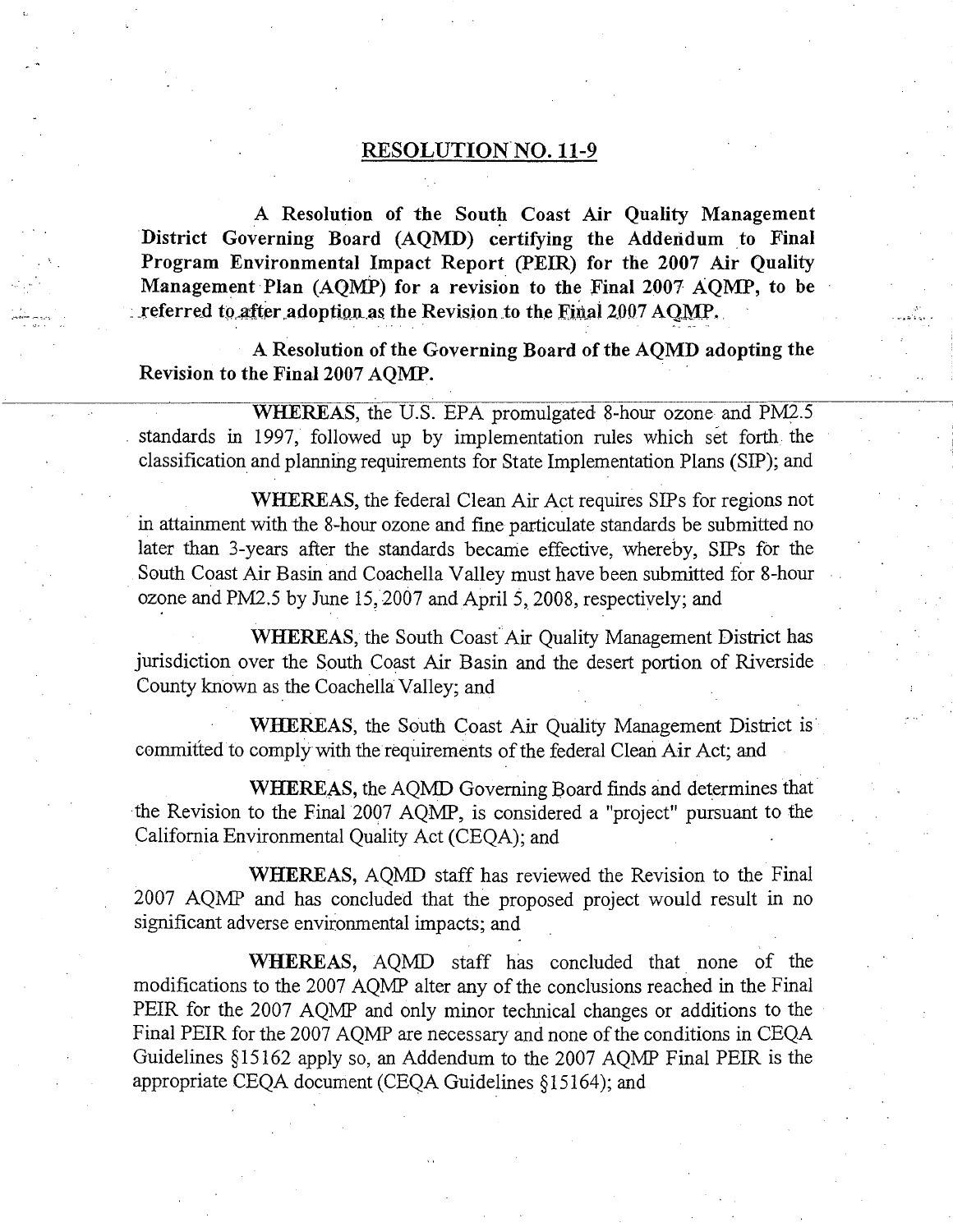WHEREAS, an Addendum to a previously certified EIR need not be circulated for public review and comment (CEQA Guidelines §15164(c), but is attached herein to the Final PEIR for the 2007 AQMP; and

WHEREAS, the Governing Board shall consider the Addendum with the Final PEIR for the 2007 AQMP prior to making a decision on the proposed project; and

WHEREAS, it is necessary that the adequacy of the Addendum to the Final PEIR for the 2007 AQMP be determined by the AQMD Governing Board prior to its certification; and

WHEREAS, the Governing Board prior to voting on the Proposed Revision to the Final 2007 AOMP, has reviewed and considered the Addendum with the Final PEIR for the 2007 AQMP; and

WHEREAS, the South Coast Air Quality Management District Governing Board, adopted the 2007 AQMP dated June 1, 2007 consisting of the document entitled 2007 AOMP as amended by the final changes set forth by the South Coast Air Quality Management District Governing Board and the associated documents listed in Attachment 1 to the Resolution from June 2007, the Final Socioeconomic Report for the 2007 AQMP; the Final Program EIR for the 2007 AQMP, and the Statements of Findings and Overriding Considerations and Mitigation Monitoring Plan; and

WHEREAS, the Resolution, the 2007 AQMP as amended by the final changes (including all documents listed in Attachment 1 to the Resolution from June 2007), the emissions budgets as incorporated in the 2007 AQMP, and the Final Program Environmental Impact Report on the 2007 AQMP was forwarded to and adopted by CARB, and the Board Resolution requested that the 2007 AQMP be forwarded to the U.S. EPA for approval as part of the State Implementation Plan which CARB subsequently did; and

WHEREAS, on November 22, 2010, U.S. EPA published its notice of proposed partial approval and partial disapproval of the 2007 Air Quality Management Plan (AQMP) PM2.5 Plan primarily because the attainment demonstration relies too heavily (i.e. greater than 10 percent) on emissions reductions from several State rules that have not been finalized or submitted to U.S. EPA for approval; and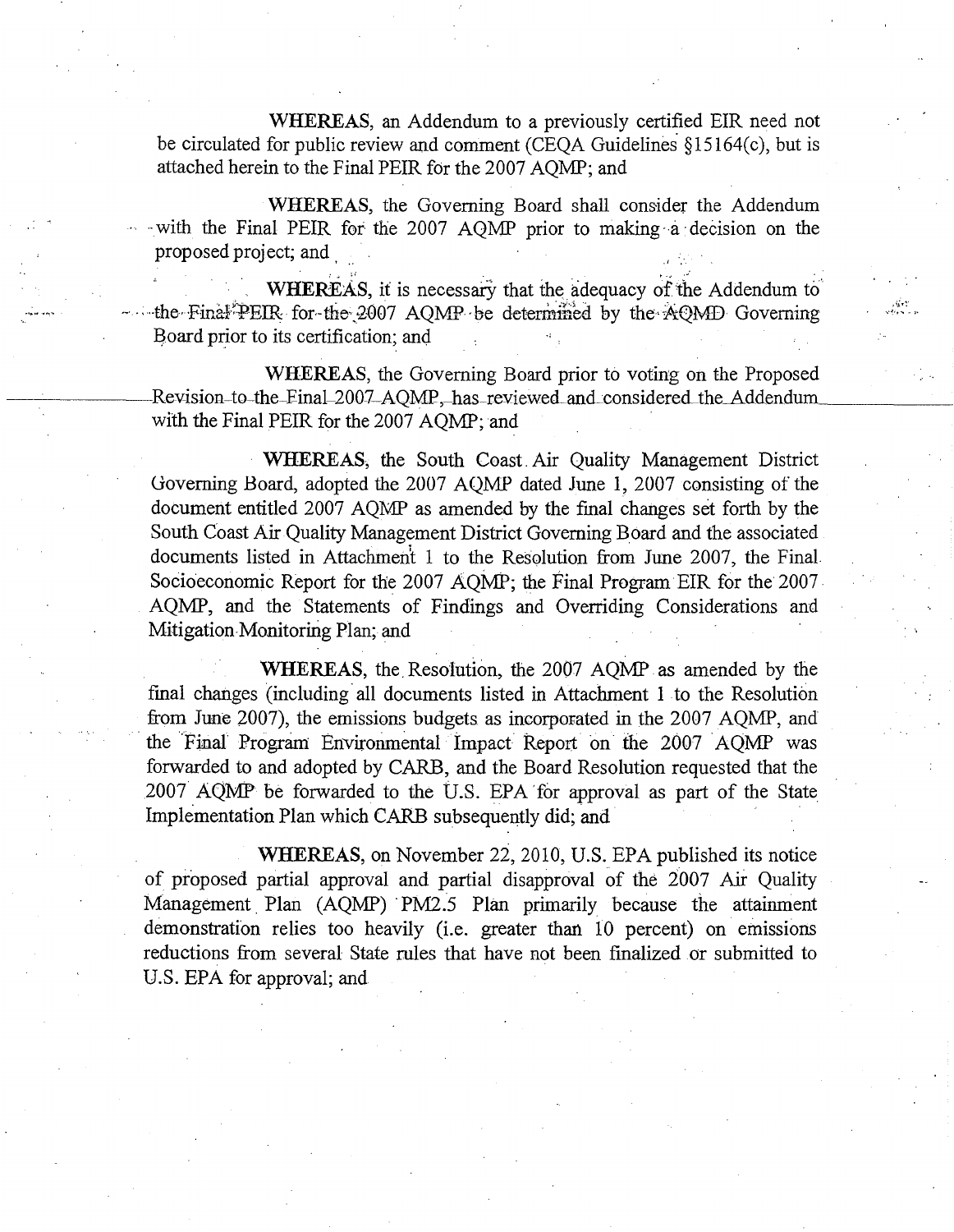WHEREAS, the 2011 revision to the 2007 PM2.5 and ozone SIP addresses the key elements of the proposed disapproval; and

WHEREAS, the 2011 revision to the 2007 PM2.5 and ozone SIP updates the implementation status of the AQMP control measures to meet the 2015 PM2.5 attainment; and

WHEREAS, the 2011 revision to the 2007 PM2.5 and ozone SIP retains the AQMD's proposal for contingency measures and also references and relies on CARB's proposed contingency measures; and

**WHEREAS**, the 2011 revision to the 2007 PM2.5 and ozone SIP reinitiates the request that U.S. EPA voluntarily accept reduction responsibility for 10 TPD NOx emissions in 2014 but will propose that AQMD and CARB jointly provide a "fair share" backstop emissions reduction proposal and includes the AQMD's commitment to obtain an additional 1 TPD NOx, if necessary; and

WHEREAS, the 2007 AQMP, as revised by the 2011 revision, includes every feasible measure and an expeditious adoption schedule; and

WHEREAS, significant emission reductions must be achieved from sources under state and federal jurisdiction for the South Coast Air Basin to attain the federal air quality standards; and

WHEREAS, said emission reduction programs have effectively improved air quality in the South Coast Air Basin for particulate matter less than 2.5 microns in diameter (PM2.5) and for 8-hr ozone; and

NOW, THEREFORE, BE IT RESOLVED, that the South Coast Air Quality Management District Governing Board hereby certifies that the Addendum to the Final Program Environmental Impact Report for the 2007 AQMP has been completed in compliance with the requirements of CEQA and finds that the Addendum to the Final Program Environmental Impact Report for the 2007 AQMP, is adequate and thereby approves it.

BE IT FURTHER RESOLVED, that because no significant adverse environmental impacts were identified as a result of implementing the Revisions to the 2007 PM2.5 and Ozone SIP, Findings, a Statement of Overriding Considerations, and a Mitigation Monitoring Plan are not required.

BE IT FURTHER RESOLVED, that the South Coast Air Quality Management District Governing Board hereby approves the 2011 Revisions to the 2007 PM2.5 and Ozone SIP.